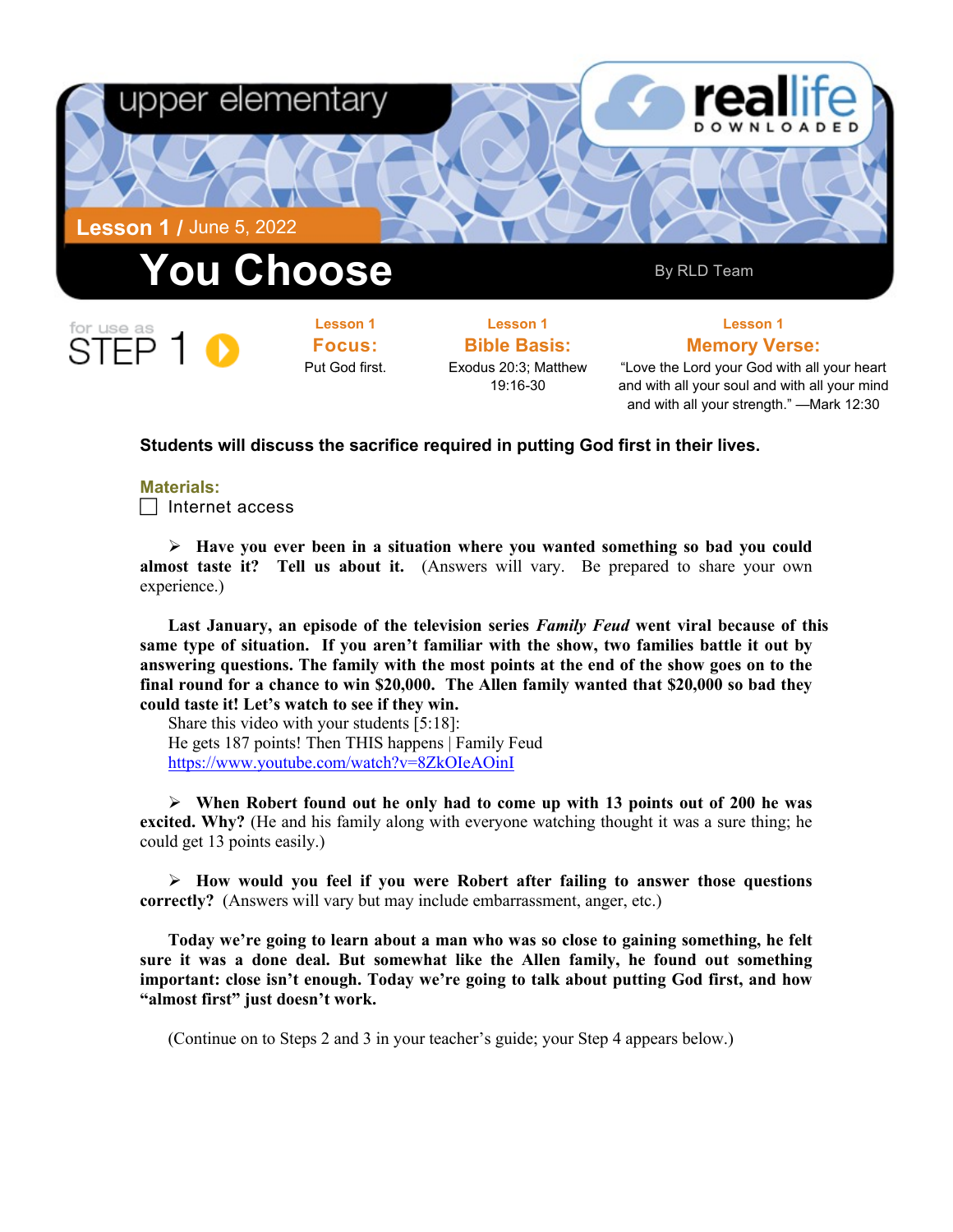



**Lesson 1 Focus:**  Put God first.

**Lesson 1 Bible Basis:** Exodus 20:3; Matthew 19:16-30

# **Lesson 1 Memory Verse:**

"Love the Lord your God with all your heart and with all your soul and with all your mind and with all your strength." Mark 12:30

### **Materials:**

| Paper                     |
|---------------------------|
| Pencils/pens              |
| Optional: Internet access |

**Today we learned that God wants to be first in every area of our lives. In our story, we saw that the rich young ruler allowed God into every area of his life except money. God calls true believers to surrender it all in order to follow Him completely with heart, soul, mind, and strength.** 

Make sure each of your students has access to a piece of paper and pencil. Have students spread out and find a quiet place in the classroom if you are meeting together. Ask them to think of a situation where they may not have put God first because they thought it was too hard, there was too much on the line, they felt embarrassed, or they just didn't want to. Give students a few minutes to think quietly.

## **Maybe today it's time for you to set things right with God and ask Him for a do-over. He will never force you to give that thing up if something is taking His place—the choice is yours.**

Encourage your preteens to write a letter to God telling Him their feelings about putting Him first in their lives. Remind them that God knows their hearts, so they should be honest. If they want to make their letter one of confession and surrender, share with them what that might look like. If they are not ready to do that, encourage them to share with God about what is holding them back.

**All of us struggle with putting God first all the time! Things sneak in and take over that first-place spot like sports or playing on the computer or** (share one of your own first-place priority robbers as appropriate so that your students know you identify with their situation.) **Some of us just wrote God a letter of surrender about those things, but they might try to sneak up on us again.**